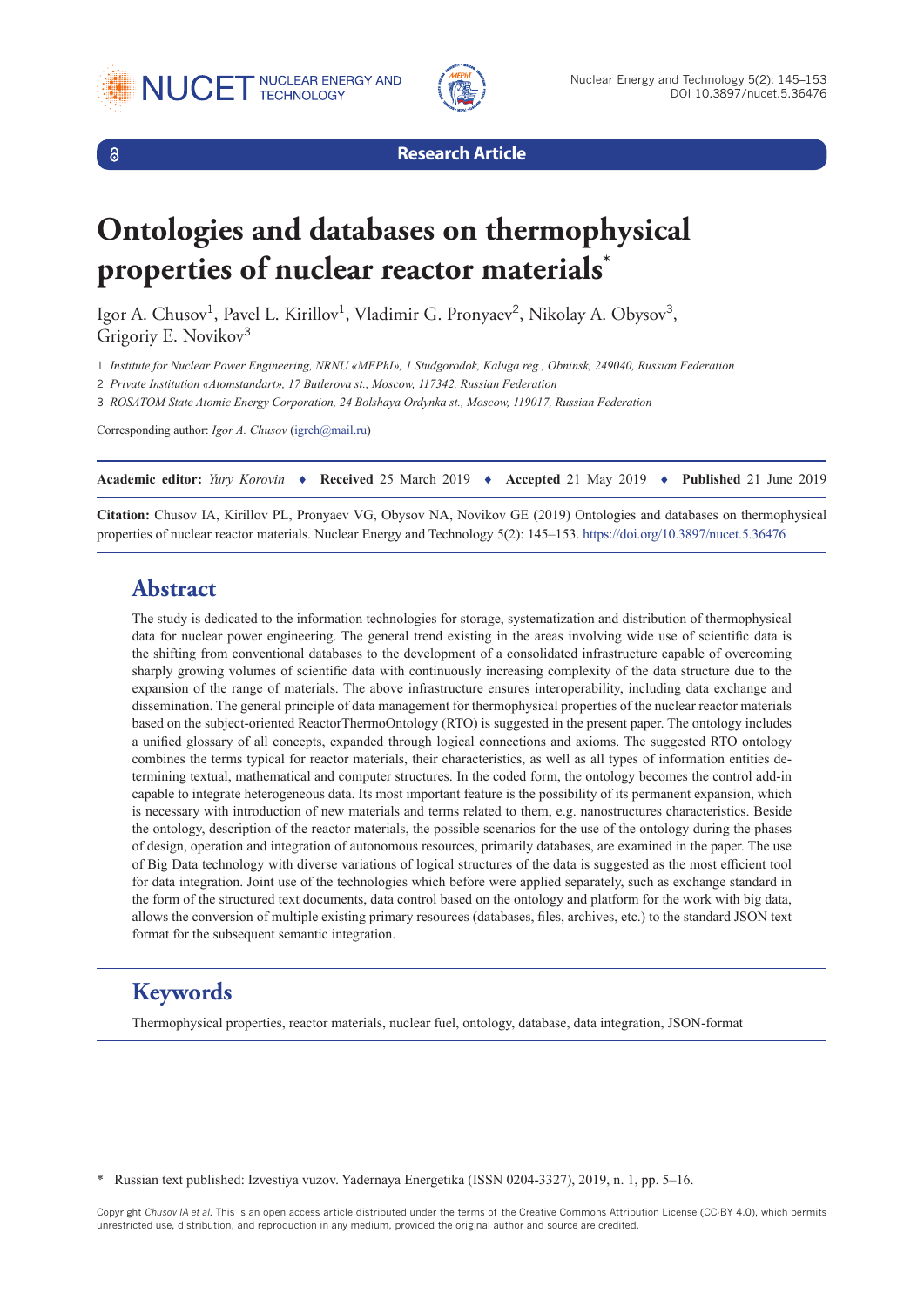#### **Introduction**

Development of nuclear power generation is inextricably associated with vast infrastructure ensuring data storage and preservation of knowledge of technologies, work processes, materials and other aspects. The core of this infrastructure is composed by databases (DB) and, what is more, increase of the volume of data related to the expanding scope of objects necessitates the involvement in the operational practice of multiple non-homogeneous resources with markedly different formats, semantics, etc. This complicates joint use of the data in data processing and in calculations. As the result, the problem emerges of integration of heterogenous resources created under significant differences in the model and data representation (Dudarev 2016). Consciousness about this problem motivated large-scale research for refurbishment of the whole data infrastructure aimed at the increase of data volumes with plenitude of structures and models.

The key idea of the future infrastructure is the formation of space combining the data with different structure originally localized within autonomous DB (Bizer 2013, Frenkel 2009). One of the determining ideas in the organization of such space is the use of ontologies, semantically precise and machine-processable definitions of the information entities and their correlations (Uschold and Gruninger 1996). The ontology formalizes the data domain ensuring semantic unity for separate DB. Its function is much wider than the usual taxonomy because it supports logical links between concepts predetermined by the specifics of the data domain. By adding semantics (meaning) and logical connections to the data the ontology describes "knowledge" with possibility of its machine-based interpretation and, thus, becomes the indispensable superstructure in the creation of the integrating infrastructure.

Wide capabilities of ontologies motivated activities on their development for the formalization of multiple disciplines – chemistry, material studies, Earth sciences, etc. (Zhang et al. 2015, Brodaric and Gahegan 2010). Semantic system of knowledge management (Knowledge Organization Systems) close to ontologies in terms of underlying ideas since it is based on the set of glossaries and taxonomies ensuring semantic unity of resources working in the network, has been developed in nuclear power engineering sufficiently long ago.

The present paper is dedicated to the creation of ontology for thermal physics of reactor materials. Thermal physics properties of materials taking into account their significance in the modeling impose stricter requirements on the resources ensuring their collection and systematization. Simplified ontology singling out the basic concepts (substance, property, data) and accompanying terms (dimension, state, uncertainty, source) (Erkimbaev et al. 2015) was suggested earlier for integration of thermal physics data. It was possible within its framework to standardize the set of concepts and to introduce the limitations required by the context, for instance, conformances between the aggregation state of the substance and its properties. Construction of its analogue for reactor materials is possible only under significantly expanded discursive apparatus covering such previously ignored factors as the composition of the substance, characteristics of the specimen, information about technology, operational modes, etc. Prototype of such ontology (NuclThermo Ontology) establishing its structural elements including taxonomy of materials and properties, models of data representation and their uncertainties, extra factors of the type of porosity, burnup range, irradiation range, etc., axiomatics of the use of material properties as applied to certain classes of materials was outlined in (Chusov et al. 2017).

Implementation of the planned project specifying in details the hierarchy of classes and associative correlations determining logical connections between concepts is suggested. The following section is dedicated to the description of the ontology with possibility of permanent supplementing new concepts, for instance, in the listing of materials and in the nomenclature of material properties. Supplementary information in the form of diagrams illustrating taxonomy of objects and their characteristics, as well as OWL-file coding the contents of the ontology can be found on the website (Thermophysics 2018) because of significant volume.

The third section is dedicated to the issue which is most important from the viewpoint of practical use – how to ensure integration of several DB on thermal physical properties with different formats, data models and their semantics based on the existing ontology. Virtual connection with common interface and unified interrogation system is understood as the integration. Vast experience of application of ontologies for integration of DB in material studies (Zhang et al. 2015) allows considering the task of integration of data on reactor thermal physics to be fully realizable.

## **The project of RTO ontology**

Designing ontologies (Uschold and Gruninger 1996) begins, as a rule, from singling out fundamental concepts borrowed from domain-independent **BFO** ontology (Basic Formal Ontology) (Fig. 1).

As it is evident, the original **Entity** concept\class has two successors: **Continuant** for entities preserving their identity with time, and **Occurent** for entities having temporary parts and developing with time. The **Continuant** class has the following as the successors: **Independent Continuant** and **Dependent Continuant** for objects of the data domain and their attributes. The **Dependent Continuant** class also has two daughter classes: **Specifically Dependent Continuant** (combining characteristics of the objects) and **Generically Dependent Continuant** (summating data types and corresponding concepts) with one **Information\_content\_entity** daughter class**.** The **Specifically dependent continuant** class has two daughter classes: **Quality** (the whole population of properties of objects, processes and documents), as well as **Realizable**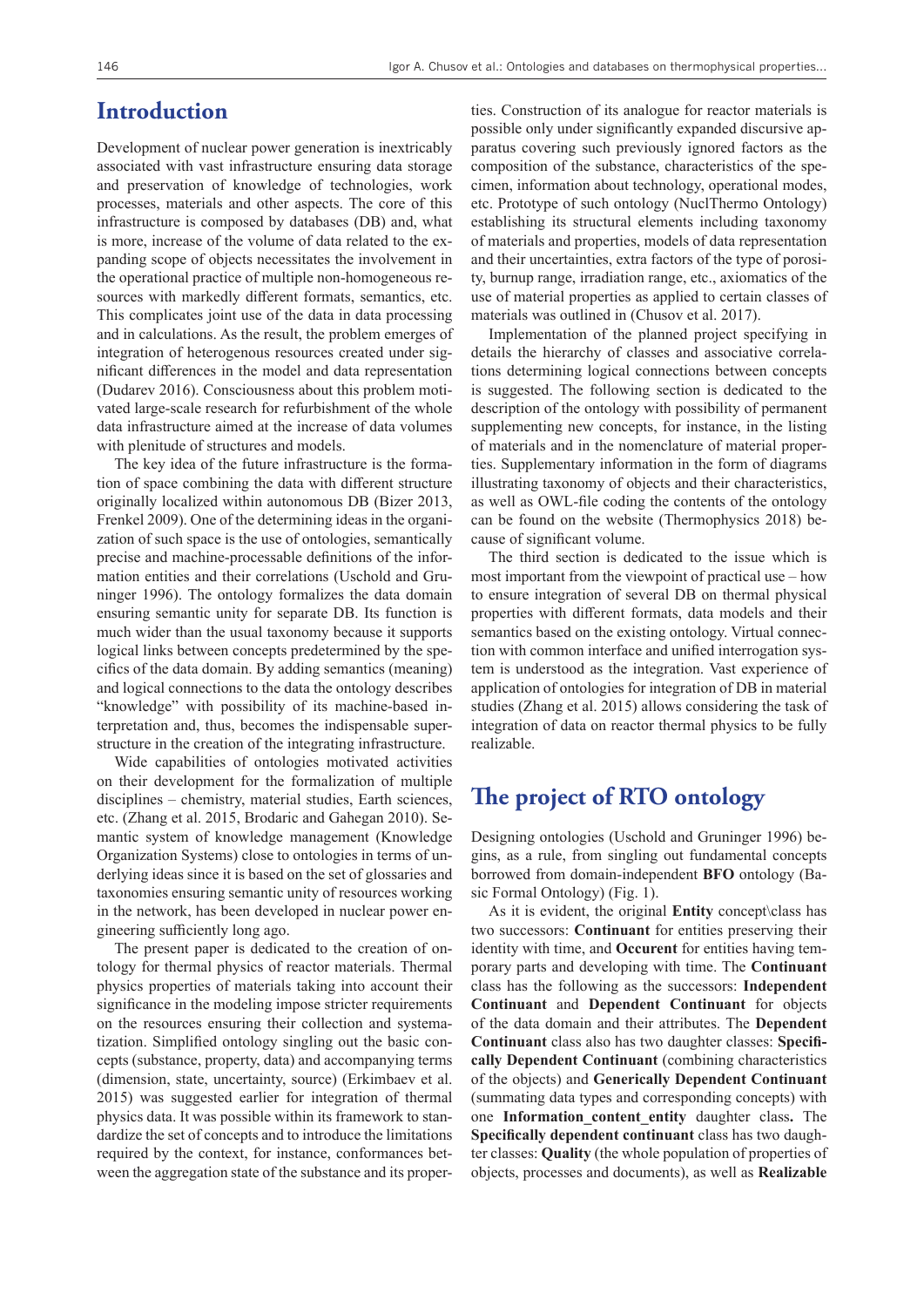

**Figure 1.** Classes of the upper level of the ontology.

**entity** for defining objects in terms of their possible roles or capabilities. Rigorous and universal structure adaptable to any data domain is thus formed. The following levels of the hierarchy including fundamental concepts of reactor thermal physics are also shown in the figure. All types of substances and materials are represented by the **Material\_entity** class; **Quality** class has the following daughter classes: **Material\_Quality, Sample, State, Information\_content\_quality, Process\_quality**. The first of these classes sums up all types of physical characteristics such as density, heat conductivity, etc. The **Sample** class determines characteristics of specific sample (manufacturer's brand, form and structure of the sample, etc.), the **State** class singles out the aggregation state (gas, liquid, etc.). The latter two classes characterize information entities (document, identifier) and processes.

Specifics of reactor thermal physics is determined first of all by the hierarchy of materials taking over the **Material\_entity** class (Fig. 2). Its daughter class **Material\_** by application combines in accordance with accepted classification (Kirillov (Ed.) 2006) materials of the following five categories: fuel, coolant, moderator, absorbing and structural materials. Another daughter class **Chemical\_entity** includes the substances or multi-component systems not belonging to the above categories.

The most typical classes are shown in Figure 2, more detailed diagram (Thermophysics 2018) contains cases representing widely spread types of reactor materials and their numerous specimen. Composite materials and salt fuel compositions and their specimen, for instance, cermet  $UO_2$ -Zr fuel or LiF-BeF-ThF<sub>4</sub>-UF<sub>4</sub> molten salt, are indicated there. Metals and alloys from p-block of the periodic table (Pb, Pb-Bi) are shown as coolants, oxide systems  $\text{Dy}_2\text{O}_3\text{-TiO}_2$ ,  $\text{Dy}_2\text{O}_3\text{-HfO}_2$ , etc. are represented as moderators.

Investigation of materials applied in nuclear engineering often cover the objects not falling under the five categories specified above. Systems of U-O type including UO, UO<sub>2</sub>, UO<sub>3</sub>, U<sub>3</sub>O<sub>7</sub>, U<sub>3</sub>O<sub>8</sub>, U<sub>4</sub>O<sub>9</sub> oxides in different phase states, solutions and compounds of Np, Am, Cm (the so-called minor actinides), fission products in mixtures with other materials, as well as numerous compounds and particles (atoms, molecules, isotopes) belong to such. All of them refer to the hierarchy initiated by the **Chemical** entity class furthermore reflecting the possible role or assigning in the upper-level **Role** class (see Fig. 1).

The taxonomy represented in Fig. 2 unambiguously illustrates the possibility of its expansion due to new materials or categories thereof. For instance, **CerMet\_fuel**  class (class of composite fuels) of the  $UO_2$ -Zr,  $UO_2$ -Al type can be added with its subsequent expansion due to U-PuO<sub>2</sub>, U-PuN, U-PuC systems (Mishra et al. 2018) including the matrix from U instead of non-fissionable substances, for instance, Zr or Al. Another important moment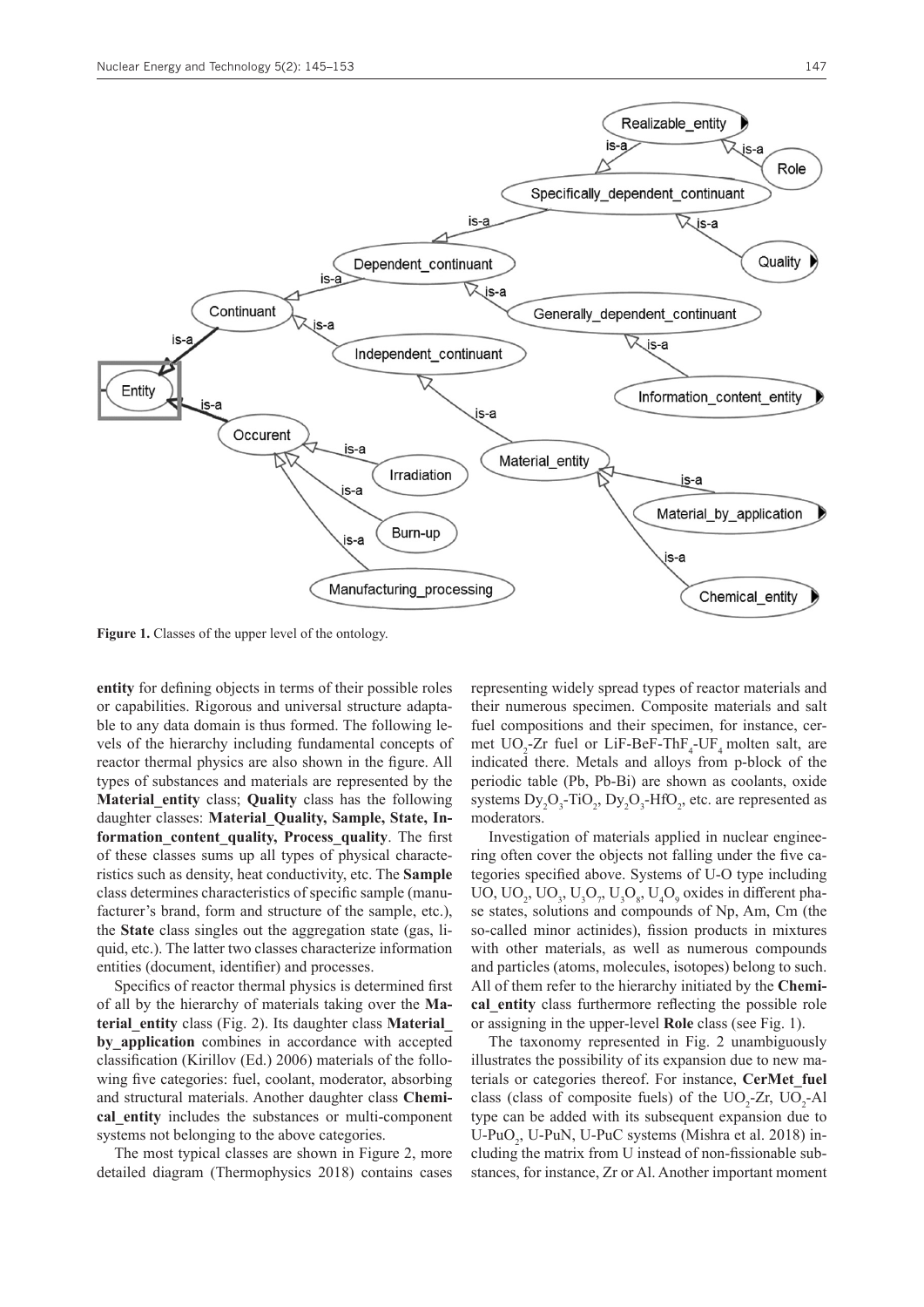

**Figure 2.** Classes determining the types of materials – abridged version of the hierarchy.

is the presence of the **Sample** class (see Fig. 1) providing detailed specification of specific specimen in addition to general properties of the material. As a rule, it summarizes such details as the manufacturer's brand (grade), form, dimensions, structure, deviation from stoichiometry, for instance, for MO<sub>2±x</sub> oxides. Specific features of reactor materials are also reflected by the **Occurent** class (see Fig. 1) which includes the manufacturing technology (specimen preparation), fuel irradiation and burnup. For instance, for identification of absorbers of  $\text{Dy}_2\text{O}_3\text{-}\text{TiO}_2$ ,  $\text{Dy}_2\text{O}_3\text{-}\text{HfO}_2$ (Risovanny et al. 2005) type besides the composition it was necessary to specify the specimen shape (in the form of a pellet), its dimensions (diameter and height), as well as manufacturing technology (sintering or smelting). Both capabilities of the ontology permitting expansion of the hierarchy and detailed description of the specimen allow solving the problem of continuous adjustment of the data structure to the specific features of new objects and concepts (Erkimbaev et al. 2008).

Along with **Material\_entity** class the degree of completeness of data representation is ensured by two upper-level classes: **Quality** and **Information\_content\_entity (**Fig. 3). The first of these classes includes entities determining properties of materials, processes, information entities, as well as properties of the specimen and state of the matter. The second class - **Information\_content\_ entity** – includes entities reflecting data representation in publications or in DB. These entities ensure identification of objects and information resources, representation of documents, formation of numerical data. The first two tasks are performed by the **Textual\_entity** class with **Identifier, Document, Document\_part** daughter classes. Keywords, names, ID, etc., are anticipated among identifiers. All concepts required for representation of numerical data are combined in the classes which are daughter in relation to **Mathematical\_entity** class**.** They include typical concepts – **number, quantity, variable** (with segregation of **independent** and **dependent**) as well as other concepts. The concept of **Data set**, i.e. the *container* with certain structure containing constants and the matrix of values of several physical quantities (density, heat capacity, enthalpy, etc.), is the leading concept. Indication of used measu-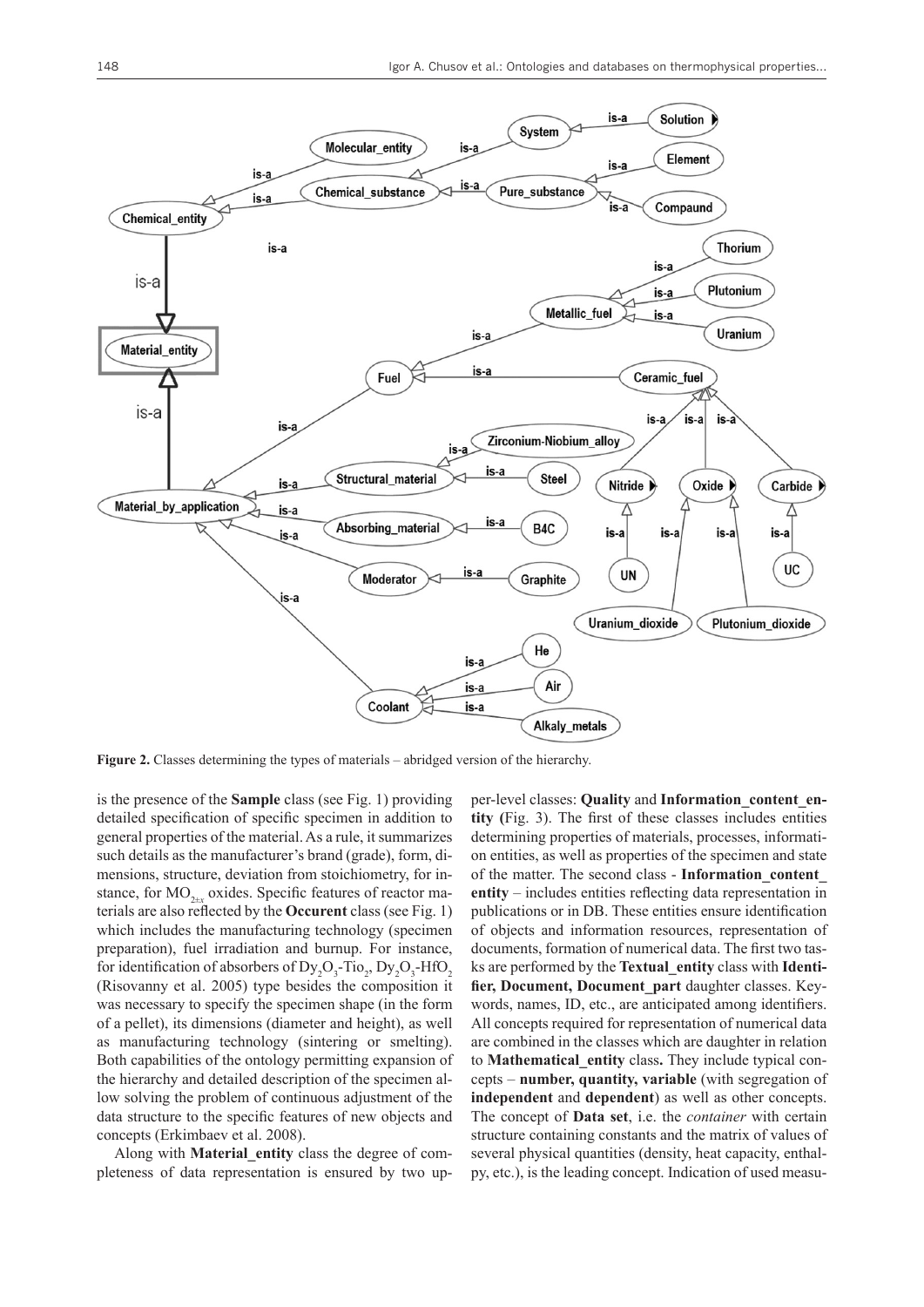

**Figure 3.** Classes determining characteristics of: a) – material objects; b) – information entities.

rement units is made by the **Unit\_of\_measurement** class. Let us note that only the beginnings of those hierarchies are shown in Fig. 3 which are generated by the **Quality** and **Information\_content\_entity** classes, while more exhaustive picture can be found on the website (Thermophysics 2018). The whole population of physical properties, for instance, the data on phase transition diagrams and crystal structures included in the **Material\_quality** hierarchy can be found there. **Sample** and **State** classes combine the data for the specimen and phase state and Property quality class includes characteristics of processes, for instance burnup depth.

Special value is imparted to the data by the **Information** content quality hierarchy. It includes the Un**certainty**, **Status\_descriptor** (subdividing data types – experimental, calculated, reference, recommended) and **Quality descriptor** classes, i.e. the overall assessment of the data quality taking into account their uncertainty, completeness of description of the specimen and the method, degree of repeatability, etc.

The potential realized here (Uschold and Gruninger 1996) implies active use of classes and separate concepts from other ontologies developed previously and represented on the web. This principle ensures coordination of heterogenous glossaries excluding nonidentity in the definition of one and the same concept.

Two ontologies **Semanticscience Integrated Ontology** (SIO) and **Chemical Information ontology** (ChemInf) from the **Ontobee** (www.ontobee.org) repository were used along with BFO ontology for importing concepts. SIO ontology represents wide selection of types and correlations for description of scientific activities. ChemInf ontology covers typical concepts in chemistry and material science, such as molecule, solution, substance, etc. Terms from external ontologies cover practically completely the set of concepts which are daughters as related to such classes as **Chemical\_entity, Information\_content\_entity, Information\_content\_quality** and, partially, **Material\_Quality.** All new concepts and classes corresponding to them are intended, mainly, for entities typical specifically for reactor thermal physics and, first of all, those, which are included in the **Mate**rial by application hierarchy (see Fig. 2 and, in more comprehensive form, on the website (Thermophysics 2018)).

In full volume efficiency of importation from external ontologies is reflected in the selection of the so-called object properties or associative correlations. The above described hierarchy of classes per se is just a glossary in the form of taxonomy of concepts for objects, their characteristics, processes, documents, etc. Object properties establish logical connections between the object and its characteristic, the object and part thereof, document and the object of its description, etc. Already mentioned **Semanticscience Integrated Ontology** (www.ontobee. org/ontology/SIO) is accepted here as a suitable source of object properties. The ontology includes a set of 207 object properties capable to adequately represent almost all imaginable connections between objects and their attributes. Limited selection from this set containing the most characteristic connections is presented in Table 1.

Each of the properties is defined by the ID included in the unique web address (URL). Thus, index SIO\_000028 defines the URL [http://semanticscience.org/resource/SIO\\_000028.](http://semanticscience.org/resource/SIO_000028.rdf)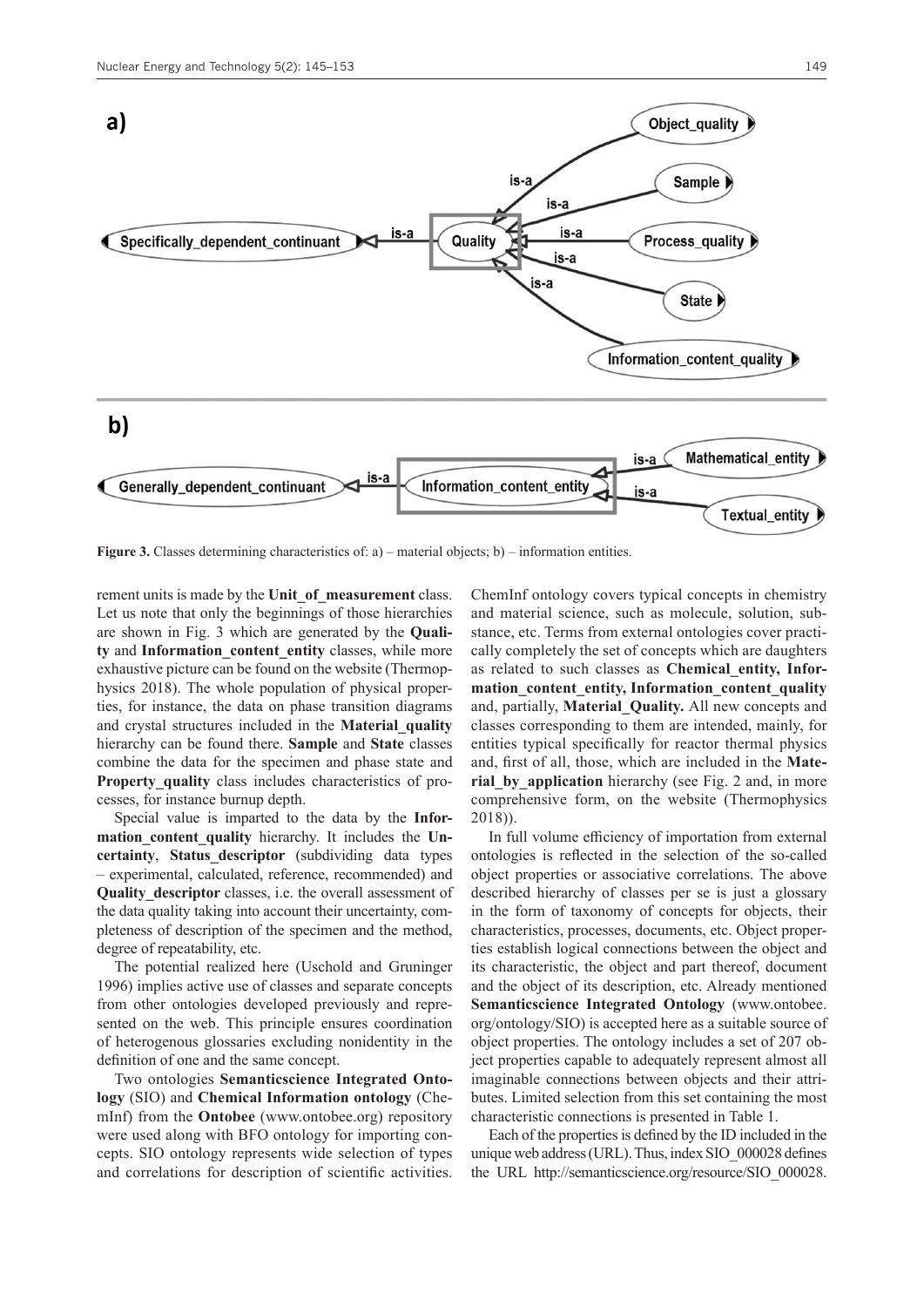| Item no.       | <b>Object Properties</b>   | ID         |
|----------------|----------------------------|------------|
| 1              | Is related to              | SIO 000001 |
| $\overline{2}$ | Denotes                    | SIO 000020 |
| 3              | Has part                   | SIO 000028 |
| $\overline{4}$ | Is denoted by              | SIO 000060 |
| 5              | Is part of                 | SIO 000068 |
| 6              | Is contained in            | SIO 000128 |
| 7              | Contains                   | SIO 000202 |
| 8              | Is connected to            | SIO 000203 |
| 9              | Has quality                | SIO 000217 |
| 10             | Is quality of              | SIO 000218 |
| 11             | Is source of               | SIO 000219 |
| 12             | Has role                   | SIO 000228 |
| 13             | Is component_part_of       | SIO 000313 |
| 14             | Is covalently connected to | SIO 000334 |
| 15             | Is weakly interacting with | SIO 000335 |
| 16             | Has component part         | SIO 000362 |
| 17             | Is described by            | SIO 000557 |
| 18             | Describes                  | SIO 000563 |
| 19             | Has identifier             | SIO 000671 |
| 20             | Has data item              | SIO 001277 |
| 21             | Is data item in            | SIO 001278 |

**Table 1.** Limited selection of typical object properties (associative correlations), imported from the SIO ontology

[rdf](http://semanticscience.org/resource/SIO_000028.rdf), where detailed description of the *has\_part* property is provided (Fig.4). Example of its use is provided by the proposition **molecule** *has\_ part* **some atom**; the *is\_part\_of* (SIO\_000068) property is used for the converse proposition.

As the result the RTO ontology defines coordinated glossary of terms and specification of their meaning for reactor thermal physics, which allows conducting search and formulating logical conclusions. It is significant that it is possible to continuously expand classes associated with appearance of new materials or new factors, for instance, fuel nanostructure. Expandable listing of classes which are daughters with respect to **Sample** allows including originally not introduced specific features of the specimen such as configuration, impurities, porosity, etc. And, finally, enormous set of text and mathematical terms ensures the required adjustment of the data type, for instance, replacement of a single number with a data set or interval of values.

## **Ontology as the means for designing and integration of DB**

**Mutual complementarity of ontologies and DB.** New direction emerged presupposing synthesis of DB with ontologies for the purpose of utilization of advantages of both instruments. Clear correlation between elements of DB and ontology forms its basis. Thus, certain classes correspond in the ontology to the entities of the DB, properties of classes correspond to the attributes, and axioms correspond to the limitations. Their main differences amount to the fact that the ontology describes the structure of the data domain using formal language, while the DB conceptual layout describes certain DB without pretending to disseminate knowledge. In other words, DB is focused specifically on the data (numerical, text, etc.), while the ontology is oriented towards the interpretation of their meaning and realization of automated inferences. Loss of semantics is the major limitation of DB because the meaning of the entities is not accessible to persons not familiar with configuration of the DB.

Another critical drawback of DB is the impossibility to maintain evolution of the data schema. Practice of data systematization according to their properties demonstrates unsuitability of rigid structure for wide combination of substances taking into account the specifics of specimens (Erkimbaev et al. 2008). For instance, evolution of the data schema can be associated with specifics of operation of nuclear reactors which is reflected on the properties of materials.

At the same time DB ensure the highest productivity in the realization of complex queries not achievable for other types of architecture. This is exactly why implementation of systems combining accessibility of semantics with high productivity of operations with data is justified. *Database-to-ontology mapping* when possibilities of DB are augmented by the connection with ontology for queries using common semantics or integration of heterogenous DB is realized in the DB design or integration tasks. Ontology ensures semantics, i.e. the glossary, correlations between concepts and the data structure, but,

```
has part [SIO:000028]
            label has part
        identifier SIO:000028
      description has part is transitive, reflexive and antisymmetric relation between a whole and itself or a whole and
                  its part.
       term type ReflexiveProperty
                  TransitiveProperty
                  ObjectProperty
  subproperty of is location of
superproperty of has proper part
       inverse of is part of
    is defined by http://semanticscience.org/ontology/sio.owl
```
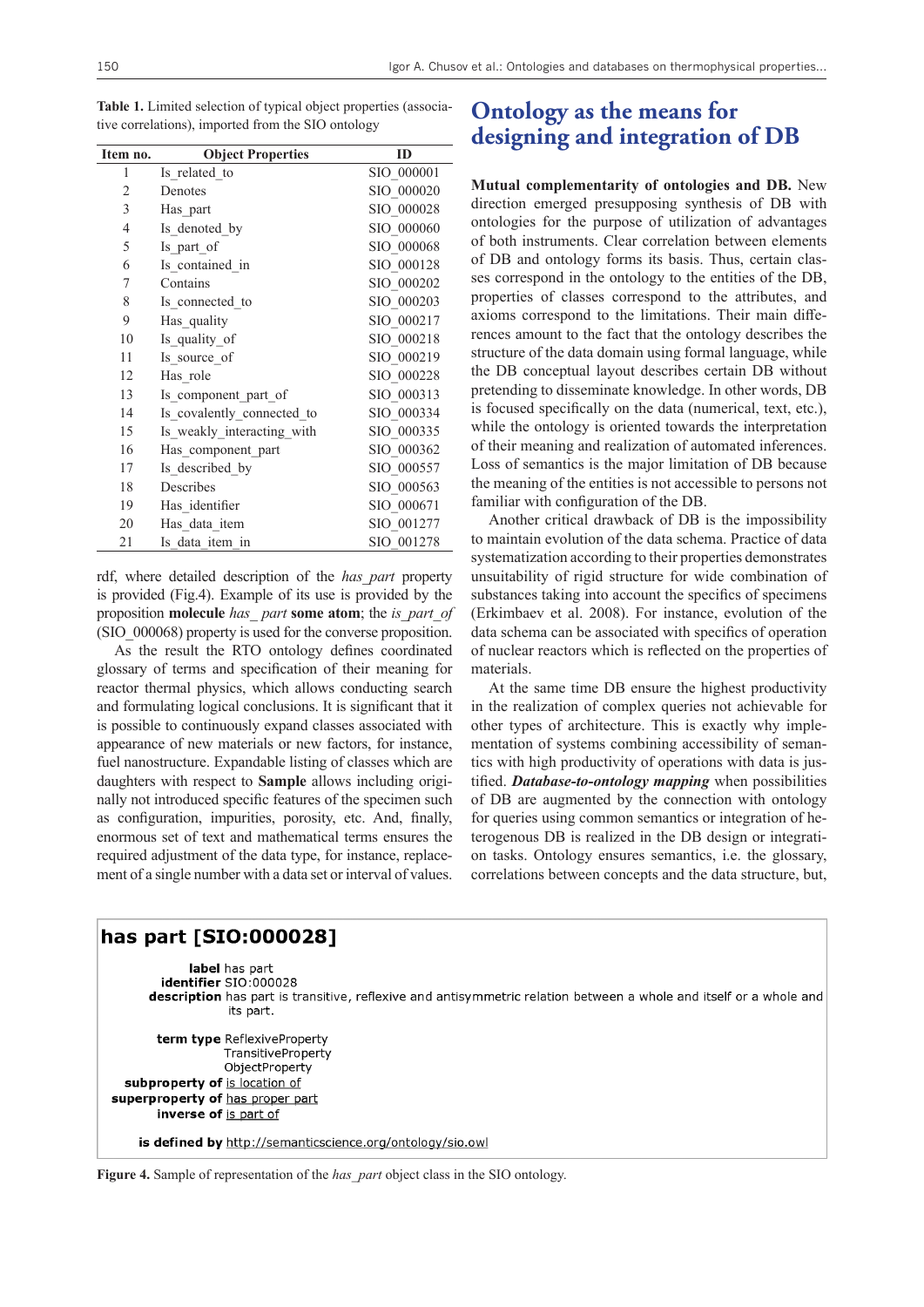nevertheless, it does not contain specimens with the role of the latter played by DB records. Combination of data schemas and the data per se is achieved in the process of integration, and the user formulates in terms of ontology the queries which are converted into queries to the DB. Thereby, the ontology plays the role of efficient intermediary between the user and the data. It was shown in (Erkimbaev et al. 2015) to what extent the ontology proves to be efficient in designing and integrating DB as applied to thermal physics and material studies data.

**Examples of efficient use of ontologies by the properties of substances.** Chemical DB **ChEBI** (www. ebi.ac.uk/chebi/) is the most popular among DB by the properties of substances. Unique identifier **ChEBI ID** (for example, CHEBI:15377 for H<sub>2</sub>O) accessible for citation by the web user or by the software agent (it is sufficient to enter **ChEBI ID** of the required entry in Google to access the entry) is assigned to each of the molecular entities (as well as their groups and classes) included in the DB. Set of data includes elementary information about the molecule (chemical formula, mass, charge), structural data, hyperlinks to other DB, in particular, NIST DB (webbook. nist.gov/chemistry/) containing wide scope thermal dynamics information.

Each entry contains as well the fragment of ontology with possibility of navigation through parent and daughter classes. Associative correlations of the type of those represented in Table 1 indicate the objects functionally associated with the original object; for instance, correlation has\_role connects the entry for H<sub>2</sub>O with the entry for the term "greenhouse gas", while the correlation *has\_part* indicates the hydrate for which  $H_2O$  serves as a constituent part. Starting navigation from a certain entity it is possible to get access to a variety of other entries by defining their logical or role connections incorporated in multi-level taxonomies, which allows realizing complex queries involving search of substance according to the structure, functions, role, etc. As a whole, it means that along with the data for the specific substance **ChEBI** provides a fragment of "knowledge" from the domain area.

Mapping of external query generated in terms of ontology as a set of sub-queries to isolated data sources without their aggregation in a single repository is used for integration of several DB. The central component of such virtual system is the *intermediary* with unified access interface and unified model based on the ontology or the set of ontologies. Processor included in the intermediary performs the division of the query into sub-queries to data sources. The so-called *adaptors* are anchored to data sources for resolving problems emerging because of heterogeneity of models. Thus, the use of "intermediary-adapter" architecture of the global model in the form of ontology and data *federation,* i.e. their fusion in the course of execution of query to the system from autonomous DB, constitutes the basis of integration. The details of the technology for different approaches to integration are discussed in (Laallam et al. 2014, Kogalovsky 2012).

The potential of integration based on **Matinfo** ontology is examined in (Ashino 2010). For the "Structural materials" domain the ontology is built in the form of seven sub-ontologies among which the main concepts are furnished by the following four basic sub-ontologies: **Substance** for substances, mixtures and materials; **Property** for chemical, thermal and mechanical properties; **Process**  for production and measurement methodologies; **Environment** for ambient characteristics (composition of the atmosphere, temperature, pH, etc.). **Materials Information** sub-ontology aggregating all terms and concepts characterizing the material and specific specimen, methods and conditions, data quality criteria, etc., is included in the overall ontology along with the four basic sub-ontologies. Two peripheral ontologies **Unit Dimension** and **Physical Constant** cover the needs in the representation of measurement units and constants.

Ontology resolves the problem of data exchange between three DB in Japan: AIST (Advanced Industrial Science and Technology), NIMS (National Institute of Material Science) and widely used structure **MatDB** [\(https://](https://odin.jrc.ec.europa.eu) [odin.jrc.ec.europa.eu](https://odin.jrc.ec.europa.eu)) containing data on material testing. The main bulk of information in the above listed DB refers to thermal and mechanical properties. Data exchange is realized using the intermediate level occupied by **Matinfo** ontology.

Structure of NIMS data is adjusted to storage of measurement data with main metadata, **thermalConductivity** and **chemicalFormula** stored in relative fields. In contrast, metadata in AIST DB are specified by the user with a character string entered in the field named **property** which allows expanding or modifying the names of properties under fixed schema. Additional difficulty is introduced by the fact that AIST DB is capable to store both scalar and tensor values of heat conductivity typical for monocrystals or materials with pronounced anisotropy of the structure. The same possibility is fixed in the ontology as well where both scalar value and arbitrary matrix can be reflected.

The system of data exchange between the above mentioned **MatDB** in the composition of Online Data & Information Network for Energy and the reference book **Gen IV Materials Handbook** [\(https://gen4www.ornl.gov/\)](https://gen4www.ornl.gov/) prepared in Oak-Ridge National Laboratory is an example of such integration in nuclear engineering. Integration was implemented without physical aggregation of resources by conversion of two different formats into a unified data format (Lin et al. 2015). The technique of data import and export in both resources used XML representation not unifying the semantics which requires detailed knowledge of both conceptual frameworks. Noticeable complication of the problem with increasing number and variety of resources is the additional argument in favor of ontological approach to DB integration.

**Big Data technology of resource integration tasks.**  Application of approaches intended for work with big data opens new emerging possibilities in the integration of scientific resources. As applied to materials properties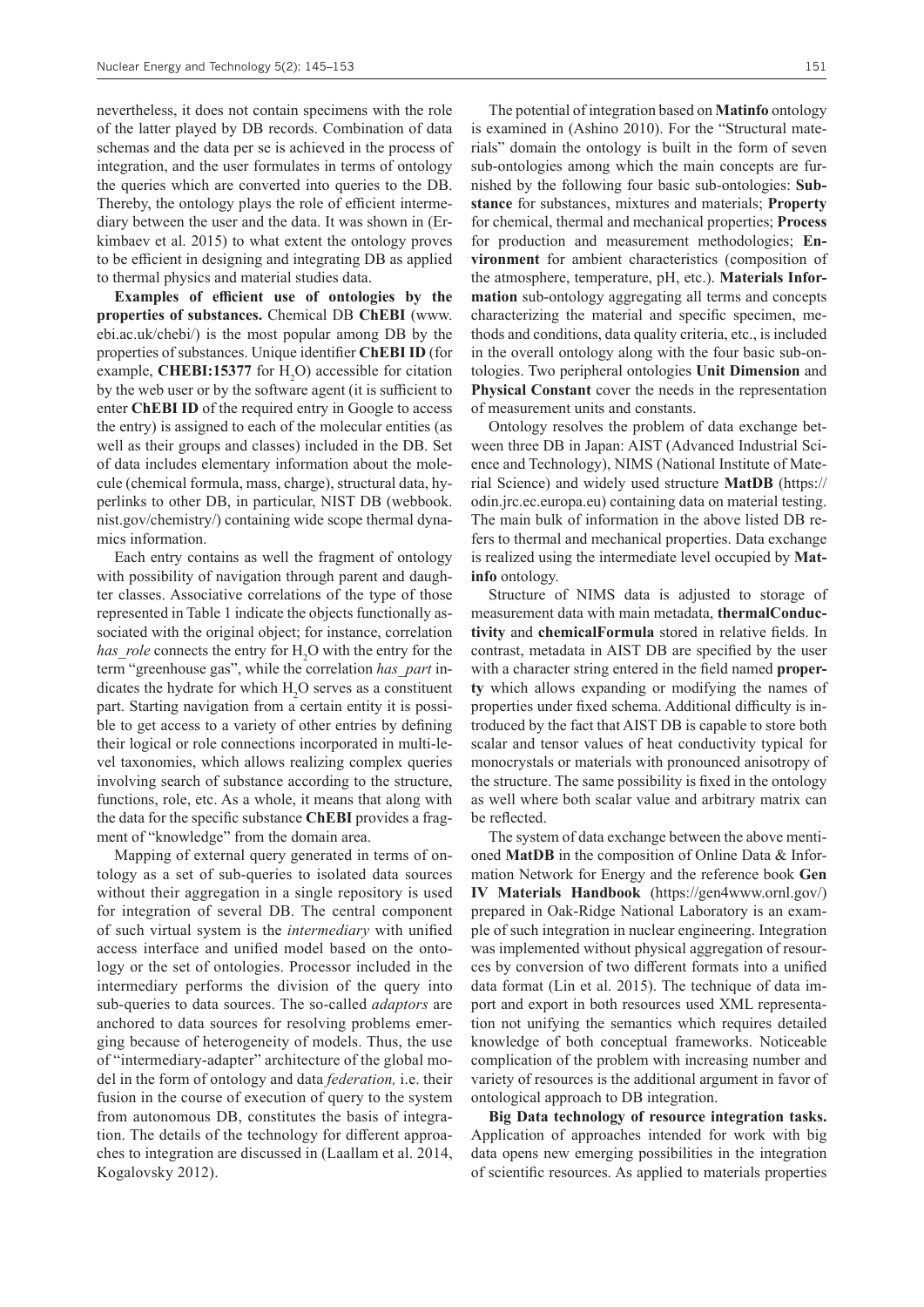the source of big data is the flow of publications with data volume determined, moreover, not so much by the number of investigated objects than by the vast variety of conditions of synthesis and measurements, microstructural specifics, etc. It is specifically the latter among the above three attributes for assigning to the category of "big data" (3V – Volume, Velocity, Variety) which plays the decisive role as applied to the data on the properties. It is shown in (Erkimbaev et al. 2017) that this approach allows overcoming two main problems on the road to integration of resources with minimal expenditures, namely vast variety of schemes, terminology, data types and formats and the need of continuous adjustment of the created structure to variations of nomenclature of objects and concepts. The proposed solutions were based on the joint use of technologies which earlier were applied separately: interchange standard in the form of structured text documents; ontologically based data management; **Apache Spark** ([http://](http://spark.apache.org/docs/) [spark.apache.org/docs/\)](http://spark.apache.org/docs/) big data handling platform. Application of these technologies allows converting the variety of primary resources (DB, file archives, etc.) into a standard JSON text format with subsequent use of ontologies for semantic integration. Tasks of storage of heterogenous data, provision of access to the data and data analysis are delegated in this case to **Apache Spark** platform**.**

JSON-format proved to be one of the most convenient formats for data exchange due to the simplicity of reading and editing, friendly in terms of human comprehension and storage of hierarchical structures. JSON-format is the working unit for a number of platforms, for **Apache Spark** in particular, allowing organizing the exchange, storage and organization of queries for dispersed data.

Scenario developed in (Erkimbaev et al. 2017) provides for the conversion of each of the resources into JSON-documents connected to the repository including both domain specific and upper level ontologies. The role of ontologies consists of entering semantics in the documents, as well as of the possibility to enter corrections in the data structure. Coupling documents with ontologies allows conducting ontological search revealing information on the upper and lower levels (parents and daughter classes) and side connections (*related terms*) not knowing the schemes of the sources in question.

**Apache Spark** platform allows overcoming the expanding volume and dispersed nature of the data on the properties due to high productivity and manifested orientation towards data handling including data storage, processing, analysis in the distributed environment.

Among other technological features it is distinguished by the presence of inbuilt libraries for analytical processing, including for organization of SQL-queries by means of which access can be gained to the contents of structured JSON-documents. It is specifically the possibility of making SQL-queries to massive data arrays that plays the key role in the problem of their integration. Another feature determining the efficiency of Spark for storing and processing the data is the capability to support interrogation with numerous types of storage - from **HFDS** (*Hadoop Distributed Files System*) to conventional DB on local computers.

Advantages of **Apache Spark** amount to high speed of calculations, handling data of different origin (text, semi-structured and structured data) from different sources (files in different formats, DBMS and thread-specific data). In combination the proposed means open practically unlimited possibilities in terms of productivity and diversification of handling complex data which include the data on properties of complex compositions with which reactor thermal physics deals.

### **Conclusion**

Expediency of implementation of new approach to handling data on properties of materials based on ontologies as the means ensuring integration of heterogenous data, is substantiated. Rich capabilities of ontologies in the areas associated with use of vast data arrays are supported by their wide implementation for the purposes of systematization, search and building logical architecture by computer. Option of ontology is suggested for thermal physics data characterized with strict requirements on the representation of uncertainty, details of experiment and specimen, etc. It is demonstrated that editing the ontologies allows overcoming two critical problems of data handling, namely, evolution of operated DB associated with expansion of nomenclature of objects and concepts and accounting for additional factors influencing properties of material (manufacturing technology, dimensions and structure of the specimen, influence of ambient conditions, operational conditions, etc.). Examples are examined of application of ontologies in chemistry and in material studies as the means for integration of autonomous resources with different structure and data format. It is suggested to use certain technologies of the so-called "big data" originally adapted to handling multiple heterogenous sources as the most efficient means.

## **References**

- Ashino T (2010) Materials ontology: an infrastructure for exchanging materials information and knowledge. Data Science Journal 9: 54–61. <https://doi.org/10.2481/dsj.008-041>
- Bizer C (2013) Interlinking scientific data on a global scale. Data Science Journal 12: GRDI6-GRDI12. [https://doi.org/10.2481/dsj.](https://doi.org/10.2481/dsj.GRDI-002) [GRDI-002](https://doi.org/10.2481/dsj.GRDI-002)